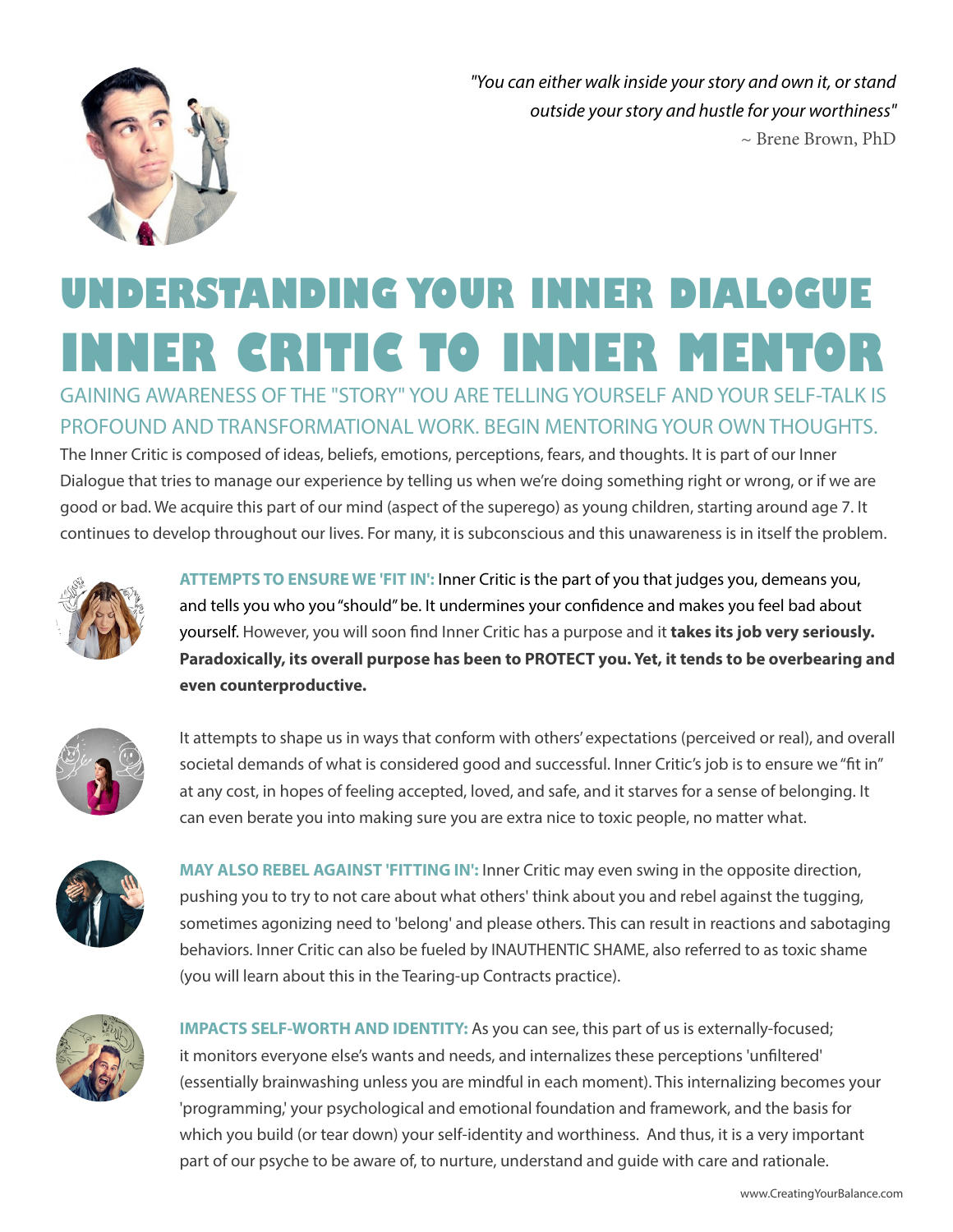## WHY PRACTICE INNER CRITIC WORK? TRANSFORM YOUR INNER CRITIC TO AN INNER MENTOR

Inner Critic Work is a major step in understanding yourself, and understanding why you may be getting in your own way of attaining aspirations in life, realizing a sense of calm, overcoming anxiety, quitting an addiction, breaking up with an abusive partner, changing a behavior that you realize does not serve you, and even sabotaging attempts at a respectful, joyful, compassionate, loving relationship with yourself and others.

| <b>INNER CRITIC (Automatic)</b>                                                               | <b>INNER MENTOR (Guided)</b>                                                                                                               |
|-----------------------------------------------------------------------------------------------|--------------------------------------------------------------------------------------------------------------------------------------------|
| <b>FEAR BASED</b>                                                                             | <b>REALITY BASED</b>                                                                                                                       |
| Definite pronouncements                                                                       | Curious questions                                                                                                                          |
| Intent to Protect                                                                             | Intent to Learn                                                                                                                            |
| Unaware of inner dialague                                                                     | Aware of inner dialogue                                                                                                                    |
| Black and white thinking                                                                      | Ability to see the gray                                                                                                                    |
| Repeating unwanted behavioral patterns                                                        | Forward moving/accountable/learns lessons                                                                                                  |
| <b>Emotionally Unaware</b><br>(suppresses emotions and reacts)                                | <b>Emotionally Empowered &amp; Grounded</b><br>(feels, accepts, understands emotions)                                                      |
| Reactive (mindless, knee-jerk reactions)                                                      | Careful (full of care and mindfulness)                                                                                                     |
| FIGHT / FLEE / FREEZE / FAWN                                                                  | CONNECT WITHIN / CLARITY / CALM                                                                                                            |
| Impulsive                                                                                     | Thoughtful                                                                                                                                 |
| Porous or Rigid Boundaries                                                                    | Healthy/balanced Boundaries                                                                                                                |
| Retreat                                                                                       | Explore                                                                                                                                    |
| <b>Resentful and Vengeful</b>                                                                 | Forgiving and Sets Boundaries as Appropriate                                                                                               |
| Anxious or berating tone                                                                      | Calm and compassionate tone                                                                                                                |
| Sees problems and makes assumptions                                                           | Sees problems, seeks truth and finds solutions                                                                                             |
| <b>Externally focused</b>                                                                     | Internally focused, self-trust, guidance                                                                                                   |
| Self-critical, Self-berating, Self-punishment                                                 | Self-care, Self-compassion, Self-discipline                                                                                                |
| Forces you to be "nice" but not authentic                                                     | Authentic kindness with balanced self-care                                                                                                 |
| Aggressive to others/Passive Aggressive                                                       | Communicates with respect and clarity                                                                                                      |
| Dishonest (perhaps without even knowing it)                                                   | Honest                                                                                                                                     |
| Controlling<br>(tries to control others for a sense of safety)                                | <b>Brave</b><br>(accepts others as others are not controllable)                                                                            |
| Obsesses, Over-analyzes and Over-thinks in order to<br>get a short-term "fix" of false relief | Proactive planning based on info available, yet has the<br>wisdom to know what cannot control. Allows for hope<br>and faith as appropriate |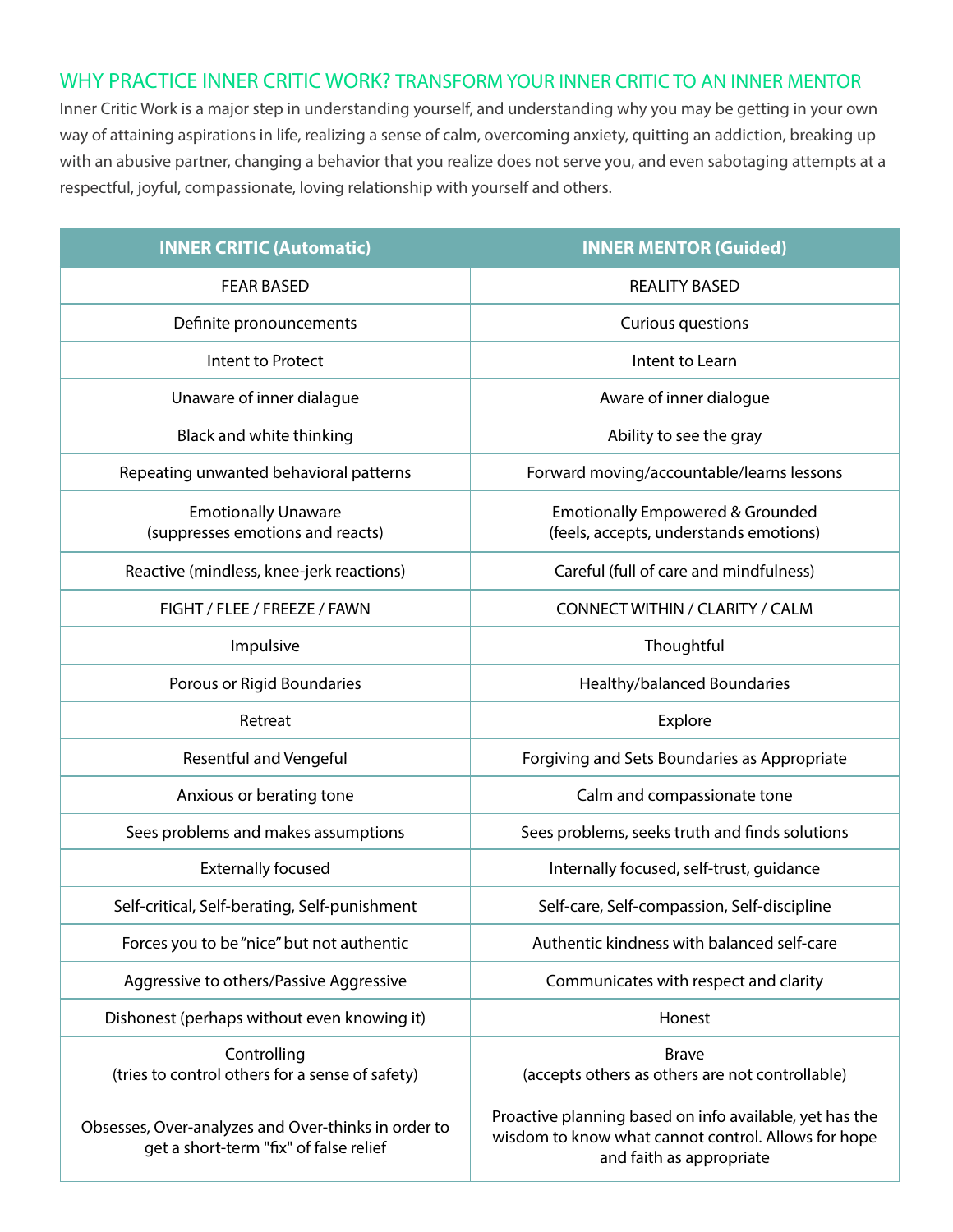# START BY WATCHING **TWO VIDEOS** AND TAKE THE **ASSESSMENT**

| VIEW BOTH 'Inner Critic' Videos available: https://youtu.be/uWc4pZhnpOw and https://youtu.be/DaQ -3NRRzo                         |
|----------------------------------------------------------------------------------------------------------------------------------|
| TAKE THE ASSESSMENT "Inner Critic Type": www.creatingyourbalance.com/resources                                                   |
| Check the top 3 Inner Critic Types you scored highest in and note the score for each:                                            |
| <b>Perfectionist Score</b>                                                                                                       |
| This critic tries to convince you that you must be perfect to be accepted, loved or enough                                       |
| Sets impossibly high standards for things and has difficulty saying something is complete<br>$\bullet$                           |
| Drives you to succeed at all times in an attempt to avoid painful failure, or being judged or rejected<br>$\bullet$              |
| Its expectations probably reflect those of people who have been important to you in the past<br>$\bullet$                        |
| Guilt-Tripper Score _______                                                                                                      |
| Critic is stuck in the past and unable to forgive you for wrongs you have done or people you have hurt<br>$\bullet$              |
| Concerned about relationships and holds you to standards of behavior prescribed by your community, culture<br>$\bullet$          |
| and family (inauthentic shame, also known as toxic shame as it impacts you subconsciously)                                       |
| Tries to protect you from repeating past mistakes by making sure you never forget nor forgive yourself<br>$\bullet$              |
| Underminer Score                                                                                                                 |
| This critic tries to undermine your self-confidence and self-esteem so that you won't take risks<br>$\bullet$                    |
| Makes direct attacks on your self-worth so that you will stay small and not take chances where you could be hurt<br>$\bullet$    |
| or rejected, and thus tries to protect you from feeling the pain of having expectations only to be disappointed                  |
| Afraid of you being too big or too visible and not being able to tolerate judgment or failure<br>$\bullet$                       |
| Destroyer Score _______                                                                                                          |
| Makes pervasive attacks on your fundamental self-worth<br>$\bullet$                                                              |
| Shames you and makes you feel inherently flawed and not entitled to basic understanding or respect<br>$\bullet$                  |
| This most debilitating critic comes from early life deprivation or trauma<br>$\bullet$                                           |
| Motivated by a belief that it is safer not to exist<br>$\bullet$                                                                 |
| <b>Molder Score</b>                                                                                                              |
| Tries to get you to fit into a certain mold based on standards held by society, your culture or your family                      |
| It wants you to be liked and admired and to protect you from being abandoned, shamed or rejected<br>$\bullet$                    |
| The Molder fears that the Rebel or the Free Spirit in you would act in ways that are unacceptable. So, it keeps you<br>$\bullet$ |
| from being in touch with and expressing your true nature                                                                         |
|                                                                                                                                  |
| <b>Taskmaster Score</b>                                                                                                          |
| This critic wants you to work hard and be successful; can create more anxiety than necessary for the situation                   |
| It fears you may be mediocre or lazy and will be judged a failure if it does not push you to keep going<br>$\bullet$             |
| Its pushing often activates a procrastinator or a rebellion that fights against its harsh dictates<br>٠                          |
| <b>Inner Controller Score</b>                                                                                                    |
| This critic tries to control your impulses to a fault: eating, drinking, sexual activity, etc.                                   |
| It is polarized with over-indulging/addictive impulses; Inner Controller fears it will lose control at any moment<br>$\bullet$   |

- It tends to be harsh and shaming in an effort to protect you from yourself, but it's attempts to control tend to fail
- It is motivated to try to make you a good person who is accepted and functions well in society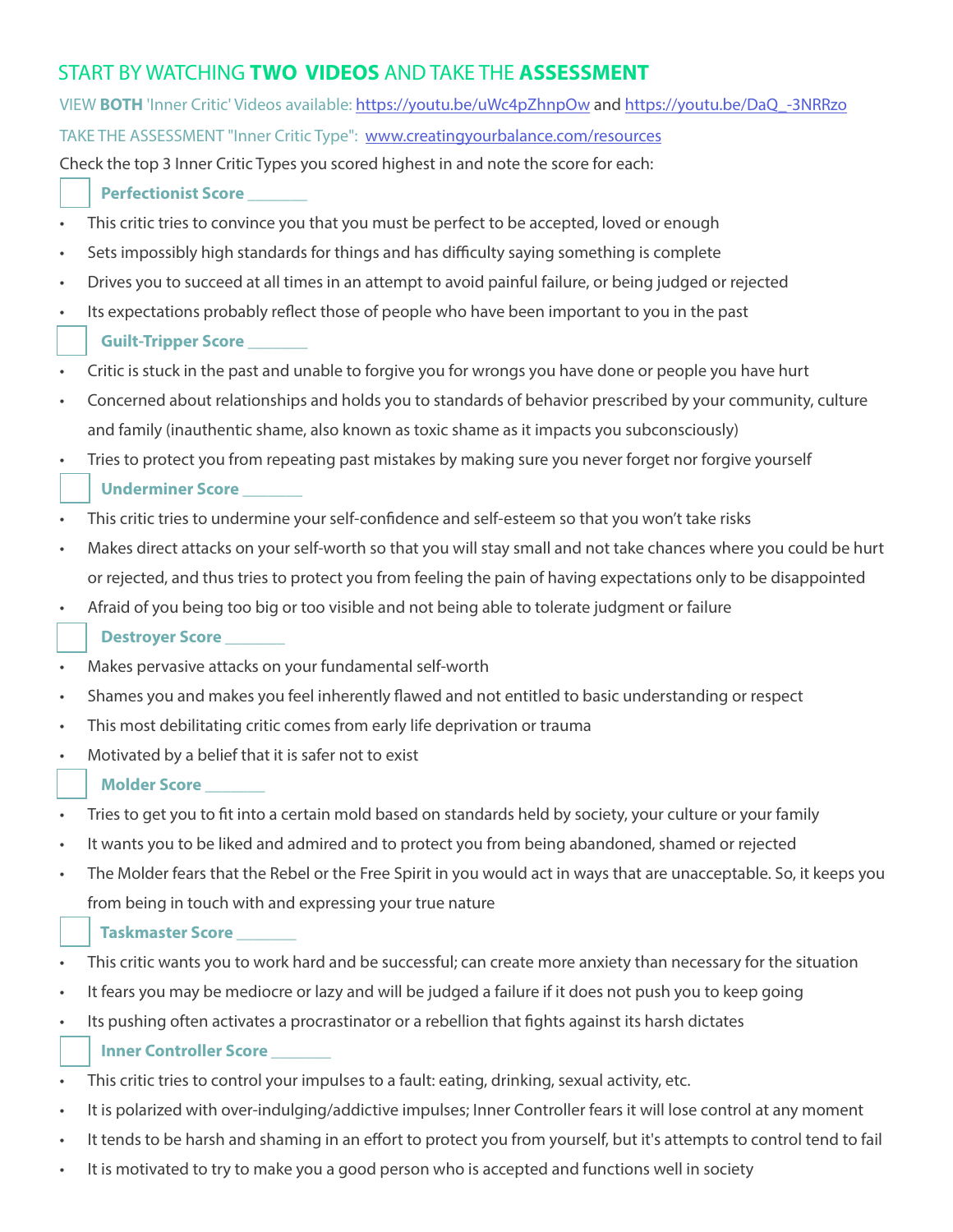## STARTS WITH AWARENESS: INNER CRITIC TO INNER MENTOR

FOR AN ENTIRE DAY (OR MORE) START OBSERVING YOUR INNER DIALOGUE (ALSO KNOWN AS MINDFULNESS)

Begin noticing your THOUGHTS in each moment. What patterns do you notice? Are you harsh towards your appearance, performance, or how you interact with others? Perfectionist? What are you telling yourself? Do you make assumptions of others' perceptions of? Do you believe your thoughts are facts? Describe what you observe overall.

What is the first thought or image that pops up when you think of what you are **most** self-critical of?

| List 5 or more of your common inner critical thoughts you noticed today or recently. |
|--------------------------------------------------------------------------------------|
|                                                                                      |
| 2                                                                                    |
| 3                                                                                    |
| $\overline{4}$                                                                       |
| 5                                                                                    |

What tone do you notice your Inner Critic has? Mean, passive, berating, judgmental, quiet, cold, stern, whiny, etc.?

Does it sound like anyone from your childhood… a parent, family member, teacher, or other authority figure? This is not to shame anyone... it is to bring awareness of your inner dialogue.

Allow your Inner Critic to let you know it's perspective on what you just wrote. Who does it care about impressing the most? Who or what does it want to blame the most? Give it permission to honestly state whatever it wants unfiltered.

How do you feel towards you Inner Critic right now?

*Remember Inner Critic is a part of you that wants you to "fit-in," succeed, look good and please others to get love, sometimes to any extreme. It may also criticize you for even trying to fit it, fearing rejection. This part of you has been around since childhood and adolescence. Thus, it is imperative to have care and compassion for Inner Critic.* 



 It is common for us to accept messages from society and marketing in terms of what makes a person worthy or not. In addition, authority figures, parents and teachers to use humiliation, control, fear, berating, comparing you with others, perfectionist standards, etc. in order to get you to behave or win.

This is "OLD SCHOOL," yet it remains common even though studies show how unproductive this uninspiring style is. Inner Critic may be holding on to using these "old school" tactics, attempting to motivate you or protect you by berating and shaming you.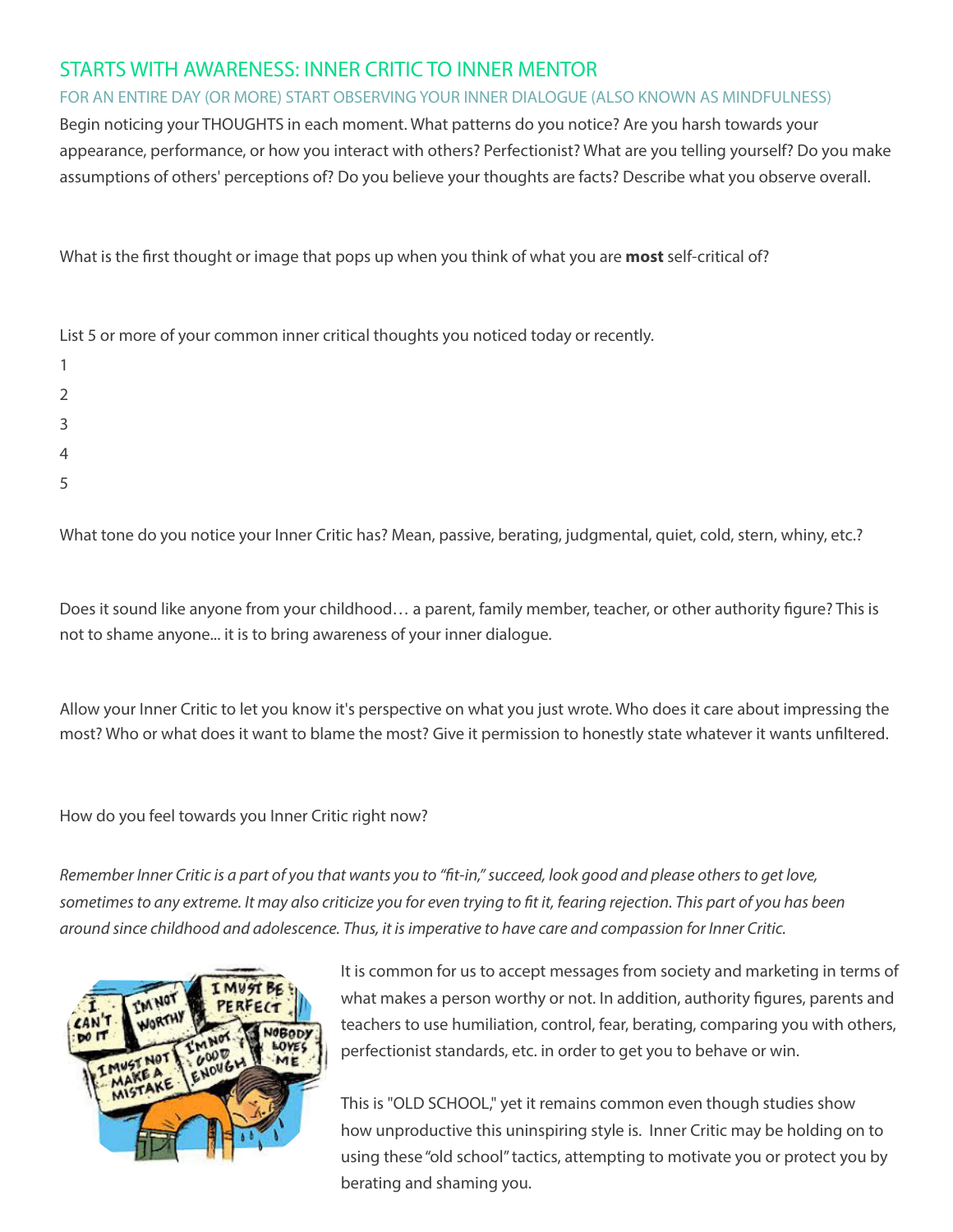## **C A T C H: STEP-BY-STEP PROCESS TO WORK WITH INNER CRITIC SHAME**



## **C**ATCH

In each moment, as you notice an Inner Critic remark, CATCH it. Instead of continuing to allow this aspect of your mind to get away with it's influence, you are learning to CATCH it in the act.



# **A**CCEPT

Unconditionally ACCEPT and embrace the thought or belief that Inner Critic has, such as "I am not worth it" or "Everyone disappoints me." Simply notice and ACCEPT without fighting it, avoiding it or resisting it.



## **T**RANSFER

TRANSFER it to a "You Statement" instead of an "I Statement. For example, instead of "I am not worth it." Change to "You are not worth it." This seperates you from your Inner Critic so you can observe it and begin to work with it. Otherwise you are powerless, stuck, and enmeshed with it.



#### **C**HECK INTO (EXPLORE DEEPER MEANING)

CHECK INTO this Inner Critic remark. **Ask the following questions:** Is this remark a fact or belief?



How does this remark make me feel? Describe emotions and bodily sensations.

When is the first time I formed this belief (young child, teen, adult)? Who does it sound like?

What do I fear may happen if I let go of this fact or opinion/belief about myself?

What is it trying to protect me from (heartbreak, being fooled, failure, having too much hope, being too emotional, disappointed, pain of let-down, anguish of being rejected, humiliation, etc.)?



## **HONOR & NEGOTIATE TO CREATE MORE OF AN INNER MENTOR**

Honor Inner Critic's service. It takes it's job very seriously and in many cases Inner Critic believes your very survival and/or success in life depends on it. It is essential that you HONOR this part of self, rather than shame it more. Be grateful for Inner Critic's hard work. This is a part of you that likely DISLIKES it's job. Honoring self is **self-esteem** in action. **Esteem, by definition, is respect, honor and appreciation.** NEGOTIATE and guide Inner Critic learn to be more of an Inner Mentor (an experienced and trusted adviser) that coaches and mentors you without berating, ridiculing, or feeding you fear-based beliefs. NEGOTIATE for ideal guidance. **How would a wise, mentor advise you on the fact or opinion/belief that Inner Critic has?**

**For example,** instead of "Everyone disappoints you," an Inner Mentor would say, "I know you've been disappointed by people a lot, and this sucks, however, by learning how to choose the right people to trust and learning boundary-setting skills, you can find ways to ensure more fulfilling relationships, and reduce the risk of being disappointed again." www.CreatingYourBalance.com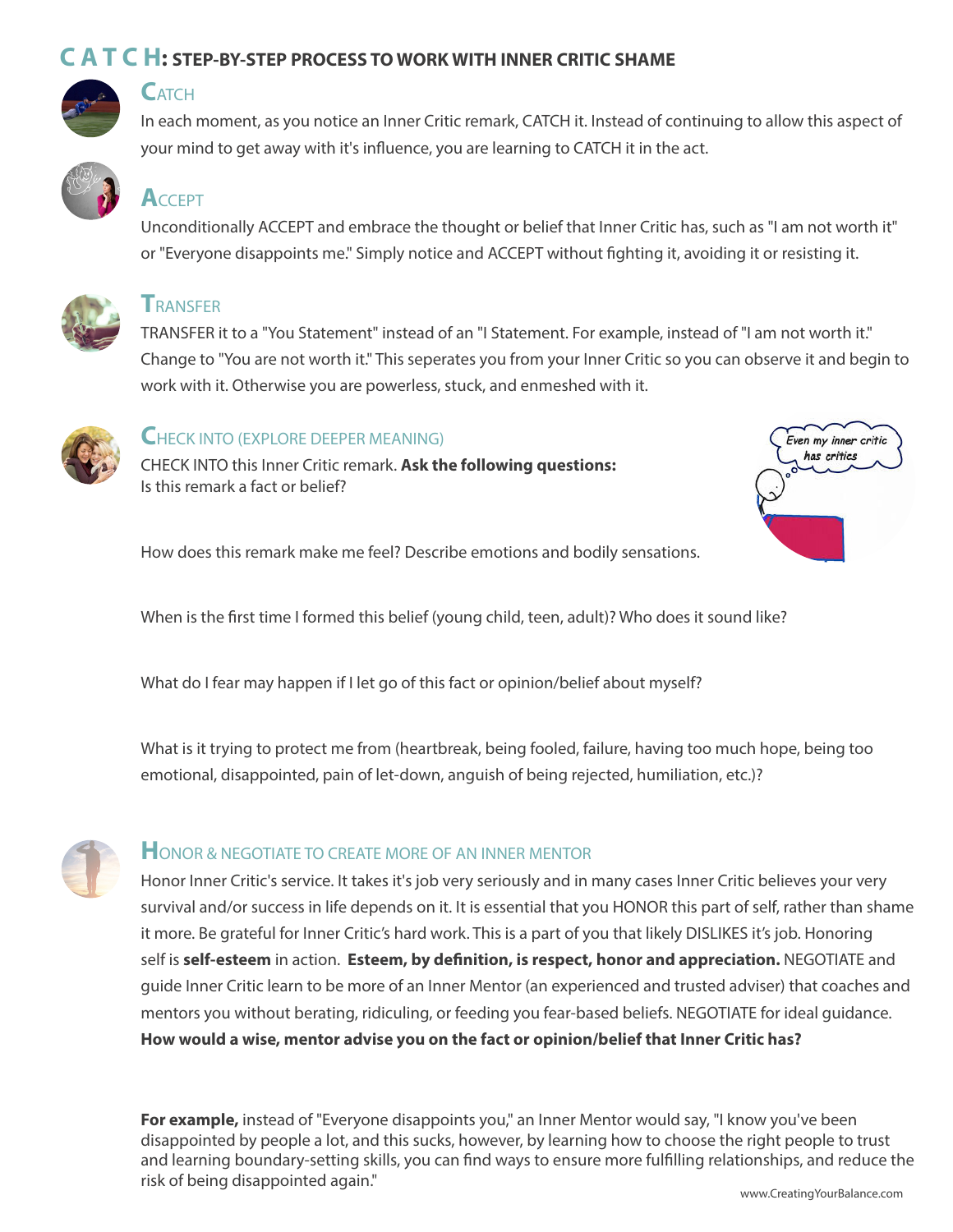

## CONTINUE TO THIS STEP FOR UNRELENTING ISSUES THAT KEEP SHOWING UP IN LIFE **Negotiate to Take Action Now in the Moment or Make a Plan of Action**

Ask Inner Critic what it needs right now to feel better about it's belief or concern.

Use the following table to understand and resolve patterns of behavior or issues that Inner Critic keeps berating you about. You get to circle back to this as many times in life. Even if the same issue keeps coming up, work with it again and again until it is resolved as you desire. Negotiation tends to get more specific with time and with details the more you practice (which is good, the more awareness the better) and eventually smoother each time. Practice is key!

| Describe the aspect of yourself or your life that you are inner-critical of currently (from $\blacksquare$ ATCH) |                                                   |                                                  |
|------------------------------------------------------------------------------------------------------------------|---------------------------------------------------|--------------------------------------------------|
| <b>FEARS REGARDING THIS</b><br>What could happen?                                                                | <b>FACTS REGARDING THIS</b><br>What is happening? | MUST YOU ACCEPT AS-IS OR<br>WHAT CAN YOU CHANGE? |
|                                                                                                                  |                                                   |                                                  |
|                                                                                                                  |                                                   |                                                  |
|                                                                                                                  |                                                   |                                                  |
|                                                                                                                  |                                                   |                                                  |
|                                                                                                                  |                                                   |                                                  |
|                                                                                                                  |                                                   |                                                  |
|                                                                                                                  |                                                   |                                                  |
|                                                                                                                  |                                                   |                                                  |
|                                                                                                                  |                                                   |                                                  |

#### **Make a Plan of Action and "To Do List" for Long-Term Issues**

If your situation requires long-term action planning, continue this step. Examples include: Inner Critic says, "You always screw up… don't even try for that promotion." Or "don't even try to lose weight... you'll fail like usual." Or "Stop having hope for finding love, you will only get hurt and disappointed again." Write a to-do list of ways to help your possibilities. This "TO-DO LIST" is up to you. It is unique for each individual and issue you are facing.

*Each time Inner Critic berates you, do this journal practice. This is also healthy discipline for your Inner Critic and helps this aspect of yourself 'grow-up' and mature, in a balanced, compassionate way. Instead of allowing it to just throw insults at you, all-or-nothing type statements, other forms of lashing out, and harsh self-talk that negatively impacts your life, you will begin leaning into what it says and giving it attention, valuing it, seeing, hearing and understanding it (this is self-love); working with, instead of against yourself.*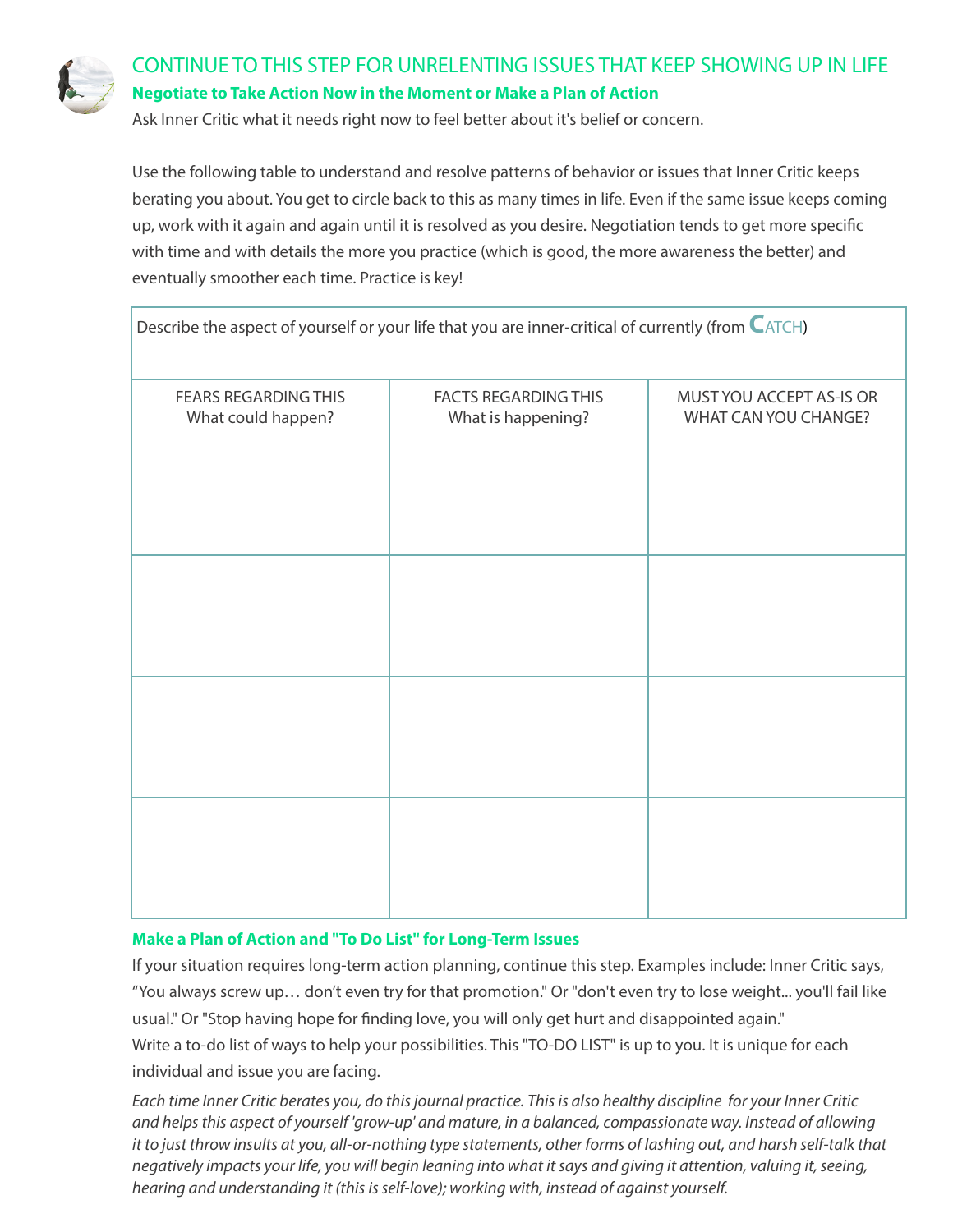### EXAMPLES OF WAYS TO WORK WITH INNER CRITIC TO BECOME AN INNER MENTOR

#### **INNER CRITICS NEED GUIDANCE TO MATURE AND CORRECT FALSE BELIEFS & OLD THOUGHT PATTERNS**

**Perfectionist** "YOU FAILED AGAIN" "YOUR NOT ENOUGH" "YOUR HAIR SUCKS." "WHY CAN'T YOU GET IT RIGHT." False Beliefs I am flawed/incomplete at the core. I need this critic to keep myself inline otherwise I'd fall apart. **Protective Mechanism** Attempt to gain a sense of worthiness, safety, love and/or support

**New Realistic Belief** Mistakes do not make me a mistake. I am unconditionally worthy of love. I may never feel loved by others the way I truly want them to love me, however I am realistically worthy of my own genuine love here and now and in each moment. In fact it is my job to unconditionally love myself. I am free to feel imperfectly perfect.

#### **All or Nothing Thinking** I ALWAYS \_\_\_ (SCREW UP) OR NEVER \_\_\_ (GET CHOSEN)

FALSE BELIEF: I need this critic to keep myself inline otherwise I'd fall apart or lose control

**New Realistic Belief** Always AND Never are grossly inaccurate statements. My extreme critic may not feel the freedome of finding comfort in the 'good enough is good enough."



**Self-hate, Self-disgust** "YOU SUCK" "YOU ARE THE WORST" "YOU'RE UGLY "I HATE YOU" "YOU'LL BE FAT FOREVER"

**False Beliefs** I need this critic to devoid rejection. If I berate myself it diverts from the lack of connection, appreciation, and/or love from others. It makes me in control or rejection and let-down because I get to beat others to the punch.

**New Realistic Belief** Berating myself causes more pain and damage to my core self-worth than others' insults. I am realistically worthy of my own genuine love and acceptance here and now. My critic is open to taking a new role as a wise mentor to standup for myself and my right to be kind to myself.

#### **Obsessing/Worrying** "WHY HASN'T HE TEXTED ME BACK YET." "SHE WILL LEAVE ME SOMEDAY FOR A RICHER GUY"

**False Beliefs** If I can mindread or catch every detail, I can predict and prevent pain in the future. I need this obsessing/ worrying part to keep myself safe from pain and let-down

**Protective Mechanism** Attempt to future proof and control the unknown by examining details over and over. **New Realistic Belief** I can't predict the future or mindread no matter how hard I try, however I can plan for scenarios and 'what if's' in order to minimize risk and allow for a sense of safety, calm, and even joy in the present moment.

## **Devaluing Comparisons and SHOULD statements (Underminer)**

**False Beliefs** If I become "THAT GOOD" OR "THAT PRETTY" OR "THAT FIT" OR "THAT SUCCESSFUL," etc., then and only then, will I be good enough to be worthy of feeling good, calm, worthy, accomplished, and/or loved.

**Protective Mechanism** Attempt to divert from the pain of our perceived lack of love from others OR our OWN LACK OF SELF-LOVE and lack of self-attunement and connection (form of self-abandonment)

**New Realistic Belief** I am who I am and I am good enough to be worthy of my own unconditional love. My own love for myself is the most resilient, sustainable, powerful fuel source to power myself towards self-improvement. I may never feel anyone else's love and acceptance the way I desire, yet I am realistically worthy of my own love and acceptance. I can change this critic to a mentor that is more inspirational and loving towards me than perhaps anyone has has ever been.

#### **Over-doing, workholic, busyholic**

**False Beliefs** I need this to be productive and successful. I fear allowing calm or allow myself to feel accomplishment. **New Realistic Belief** I will not try to perform at 100% all the time. I will balance work with play, self-care, and calm.